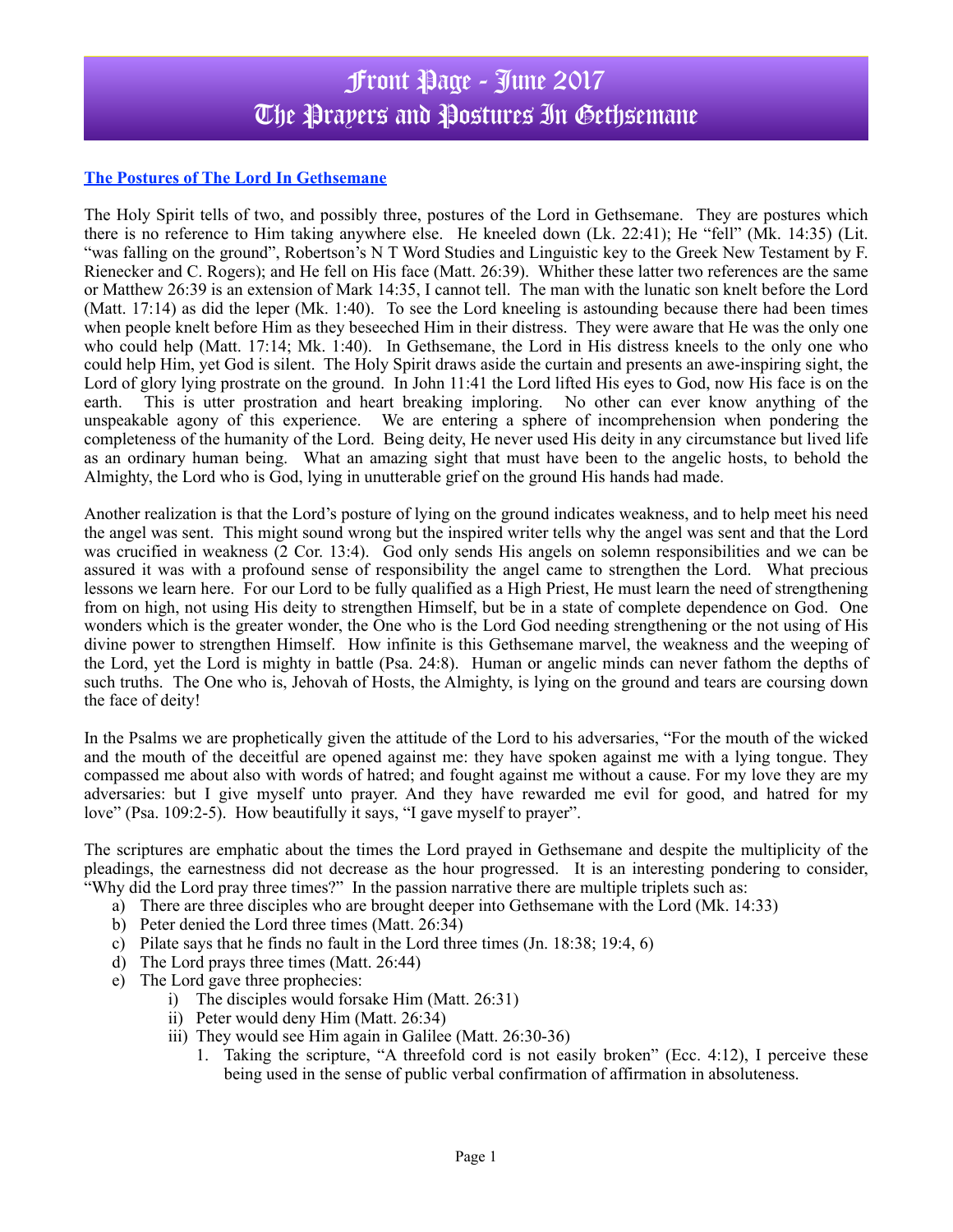## **The Prayers of Gethsemane**

The example of the Lord

- a) One of the glorious truths to be learnt from the example of our Lord is, when He was facing the overwhelming experiences of being forsaken by God, He flew to, "The Rock that is higher than I" (Psa. 61:2).
	- i) At times in life we face the possibility of impending storms. It may be the imminent death of a beloved child, the major surgery of ones beloved, the loss of a business, a job, a home, or personal health. Then we, like Christ, must go to God and find the strength to honestly say, "Not my will, but thine, be done" (Lk. 22:42). With the Lord it was not just a possibility, but an assured reality.

#### The prayers of the Lord in general

- a) It is a matter to be wondered at when we read of the Lord praying in Gethsemane for he, being God, was the one who heard prayers (Psa. 65:2). As a man on earth, so complete and perfect was His humanity that prayer was an integral part of His life. Thank God for the precious distinction between the prayers of the Lord and ours in that, He never presented Himself to God by the acceptability of another, a matter we must do. The people and priests of the Old Testament could only approach God by way of a sacrifice, we by the acceptability and approachability secured on the sacrifice of the Lord, but Christ never did. Blessed thought, there was never anything in Christ that necessitated a mediating sacrifice, never anything which caused a disturbance in the fellowship between He and the Father, and never the grieving or quenching of the Holy Spirit. Many denominations have a "prayer book". The Lord also had one! As we listen to the prayers of the Lord we discover that the book of Psalms was His "Prayer Book". He began each day as a Servant in communion with His God and Father.
	- i) "The Lord GOD hath given me the tongue of the learned, that I should know how to speak a word in season to him that is weary: he wakeneth morning by morning, he wakeneth mine ear to hear as the learned" (Isa. 50:4). This informs us of the priority of His life, but now what He prayed the Psalmist was caused to write, "My voice shalt thou hear in the morning, O LORD; in the morning will I direct my prayer unto thee, and will look up" (Psa. 5:3). Perfectly, this was the attitude recorded by Mark, "And in the morning, rising up a great while before day, he went out, and departed into a solitary place, and there prayed" (Mk. 1:35).
- b) It was not just in the morning the Lord prayed:
	- i) He prayed at the end of the days, "He went up into a mountain apart to pray: and when the evening was come" (Matt. 14:23).
	- ii) He knew what it was to spend entire nights in prayer, "And it came to pass in those days, that he went out into a mountain to pray, and continued all night in prayer to God" (Lk. 6:12).
	- iii) Furthermore, His praying did not end on earth, but even now in the glory of eternal bliss He is caring for His own and praying, "Wherefore he is able also to save them to the uttermost that come unto God by him, seeing he ever liveth to make intercession for them" (Heb. 7:25).

Surely, it is not something to be wondered at that when facing the darkest hours, He prayed.

There is beauty in the moral character of each gospel in that it is only in the gospels where we read of the transfiguration, that we read of Gethsemane. A further distinction is seen in the contrast between the prayer of the Lord in Gethsemane and that in John 17. In fact, the only point they have in common is the word, "Father". In John the Lord does not say, "Abba Father or O my Father", but, "Holy\Righteous Father". Tabulated they are as follows.